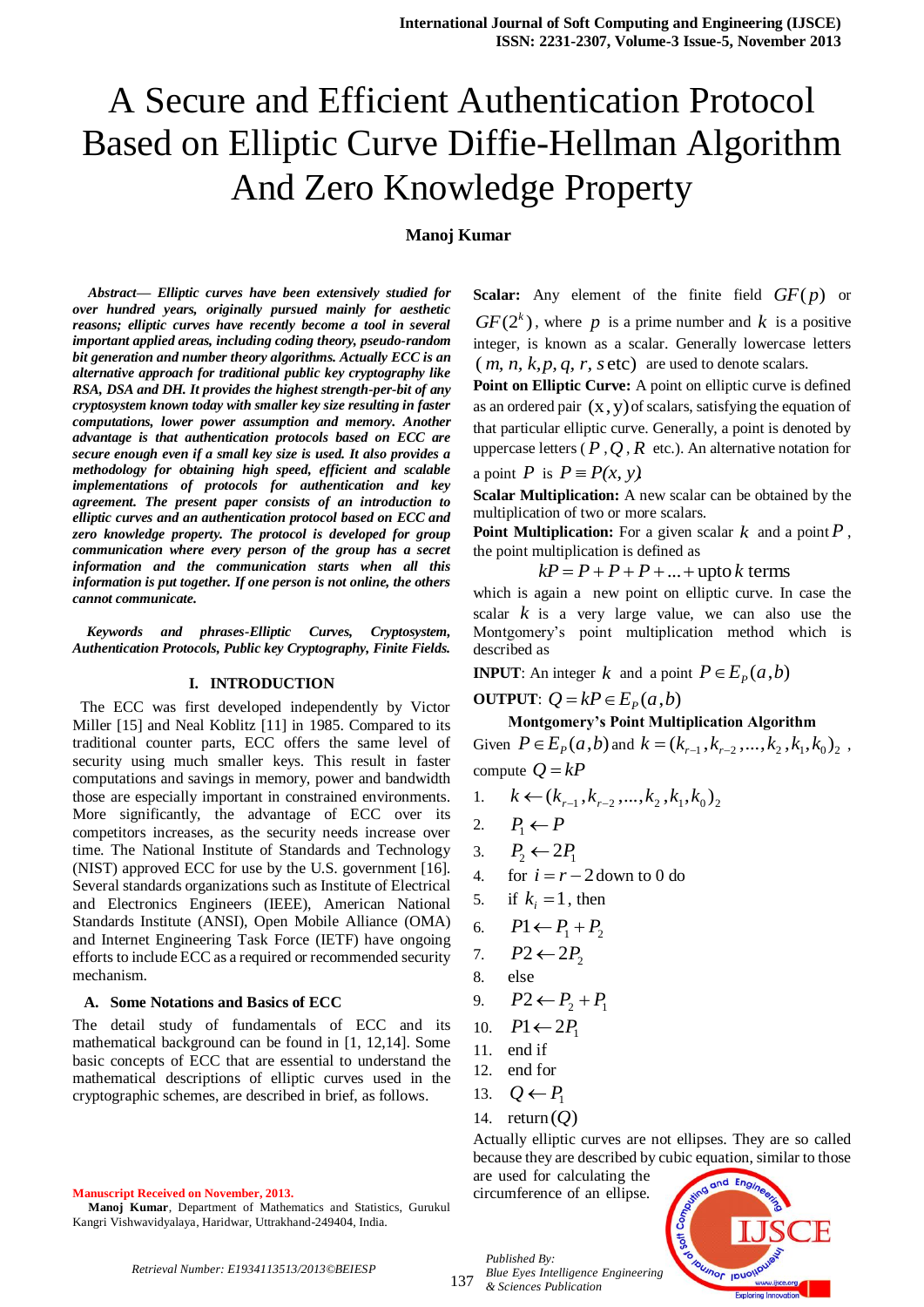## **A Secure And Efficient Authentication Protocol Based On Elliptic Curve Diffie-Hellman Algorithm And Zero Knowledge Property**

In general an elliptic curve is given by

$$
y^2 + ax y + b y = x^3 + cx^2 + d x + e
$$

where  $a, b, c, d, e$  are some fixed real numbers and the variables  $x$ ,  $y$  take the values in the set of real numbers.

For our purpose, we take the following elliptic curve E defined over a finite field *GF*( *p*)

$$
y^{2} \text{(mod } p) = (x^{3} + a x + b) \text{(mod } p)
$$
 (1)

where  $p$  is a prime number. If the discriminant  $\Delta = (4a^3 + 27b^2)$  (mod p) is non zero, then the elliptic curve  $E$  is defined as the set of points  $(x, y)$  satisfying the equation (1) including the point O called the zero point or the point at infinity on the elliptic curve *i.e.* For given  $p$ ,  $a$ 

## and  $b$ ,  $E$  is defined as

, where  $O \neq (0,0)$ .

For all the points  $P(x_1, y_1), Q(x_2, y_2) \in E_p(a, b)$ , we have the following properties

$$
1. \qquad P + O = O + P = P
$$

2.  $-P = (x_1, -y_1)$ 

3.  $P(x_1, y_1) + Q(x_2, y_2) = R(x_3, y_3)$ 

4.  $P(x_1, y_1) + P(x_1, y_1) = 2P(x_1, y_1) = R(x_3, y_3)$ where  $x_3 = (\lambda^2 - x_1 - x_2) \pmod{p}$ ,  $y_3 = [\lambda (x_1 - x_3) - y_1] \pmod{p}$ ,

and 
$$
\lambda = \begin{cases} \left(\frac{y_2 - y_1}{x_2 - x_1}\right) \pmod{p} & \text{if } P \neq Q \\ \left(\frac{3x_1^2 + a}{2y_1}\right) \pmod{p} & \text{if } P = Q \end{cases}
$$
.

The performance of an elliptic curve depends upon the scalar multiplication [7, 10, 18] operation.

In the case of binary field, an elliptic curve is also given by (1). Here we have

5. 
$$
-P = (x_1, x_1 + y_1)
$$
  
6. 
$$
P(x_1, y_1) + Q(x_2, y_2) = R(x_3, y_3)
$$

where

$$
x_3 = \lambda^2 + \lambda + a + x_1 + x_2
$$

$$
y_3 = \lambda(x_1 + x_3) + (y_1 + x_3)
$$
 and  $\lambda = \frac{y_2 + y_1}{x_2 + x_1}$ .  
7.  $P(x_1, y_1) + P(x_1, y_1) = 2P(x_1, y_1) = R(x_3, y_3)$ 

where  $x_3 = \lambda^2 + \lambda + a$  $3 - \lambda + \lambda + u$ , 2  $y_3 = (\lambda + 1)x_3 + x_1^2$  and

$$
\lambda = \frac{x_1^2 + y_1}{x_1}.
$$

The security of ECC depends on the ECDLP (Elliptic Curve Discrete Logarithm Problem) which states that for given two points  $P$  and  $Q$  on elliptic curve, it is relatively very hard (almost impossible) to determine the value of  $k$ , such that

 $Q = kP$ . To avoid this problem the elliptic curve must be chosen carefully. In February 2000, FIPS 186-1 was revised by NIST to include the ECDSA(Elliptic Curve Digital Signature Algorithm) as specified in ANSI X9.62[2] with further recommendations for the selection of underlying finite fields and elliptic curves, the revised standard is called FIPS 186-2[16]. FIPS 186-2 has 10 recommended finite fields, 5 for prime fields  $GF(p)$ ,  $p = 192, 224, 256$ ,

 $E_p(a,b) = \{(x, y): y^2 \text{ (mod } p) = (x^3 + a x + b) \text{ (mod } p)\}$ be a Mersenne prime or a Mersenne-like prime with bitwise a 384,521 and 5 for binary fields  $GF(2^m)$ , *m* = 163, 233, 283, 409, 571. For each of the prime fields, one randomly selected elliptic curve was recommended, while for each of the binary fields one elliptic curve (randomly selected) and one Koblitz curve was selected. In order to allow for efficient modular reduction, the prime  $p$  for the prime fields  $GF(p)$  were chosen to either multiple of 32. For binary fields  $GF(2<sup>m</sup>)$ , *m* was chosen so that there exists a Koblitz curve of almost prime order over  $GF(2<sup>m</sup>)$ . Table-1 shows NIST guidelines [17] on choosing computationally equivalent symmetric and public key sizes.

| <b>Symmetric</b> | <b>ECC</b> | RSA/       | <b>MIPS</b> | <b>Protection</b> |
|------------------|------------|------------|-------------|-------------------|
|                  |            | DH/        | Yrs to      | <b>Lifetime</b>   |
|                  |            | <b>DSA</b> | attack      |                   |
| 80               | 160        | 1024       | $10^{12}$   | Untill 2010       |
| 112              | 224        | 2048       | $10^{24}$   | Untill 2030       |
| 128              | 256        | 3072       | $10^{28}$   | Beyond            |
|                  |            |            |             | 2031              |
| 192              | 384        | 7680       | $10^{47}$   | Beyond            |
|                  |            |            |             | 2031              |
| 256              | 512        | 15360      | $10^{66}$   | Beyond            |
|                  |            |            |             | 2031              |

## **Table1: Equivalent Key Sizes (in bits)**

From the above table it is obvious that, at higher key sizes, RSA performance issues become even more acute. Since the performance advantage of ECC over RSA grows approximately as the cube of the key size ratio, wider adoption of ECC seems inevitable.

## **B. Authentication**

In our daily life, information security is crucial which is necessitated by the profitable and legal trading confidentiability, integrity and non-reputability of the associated information. A secure communication system contains preferred properties which may be include any or all of the following [20]

**Data confidentiability:** The protection of data from unauthorized disclosure.

**Authentication:** The assurance that the communicating entity is the one that it claims to be.

**Access Control:** The prevention of unauthorized use of resource.

**Data Integrity:** The assurance that data received are exactly as sent by an authorized entity (i.e. contain no modification, insertion, deletion or replay).

**Non-Repudiation:** Provides protection against denial by one of the entities involved in a communication of having

participated in all or part of the communication.

**Anti-Replay:** The message should not be permitted to



138 *& Sciences Publication* 

,

*Published By:*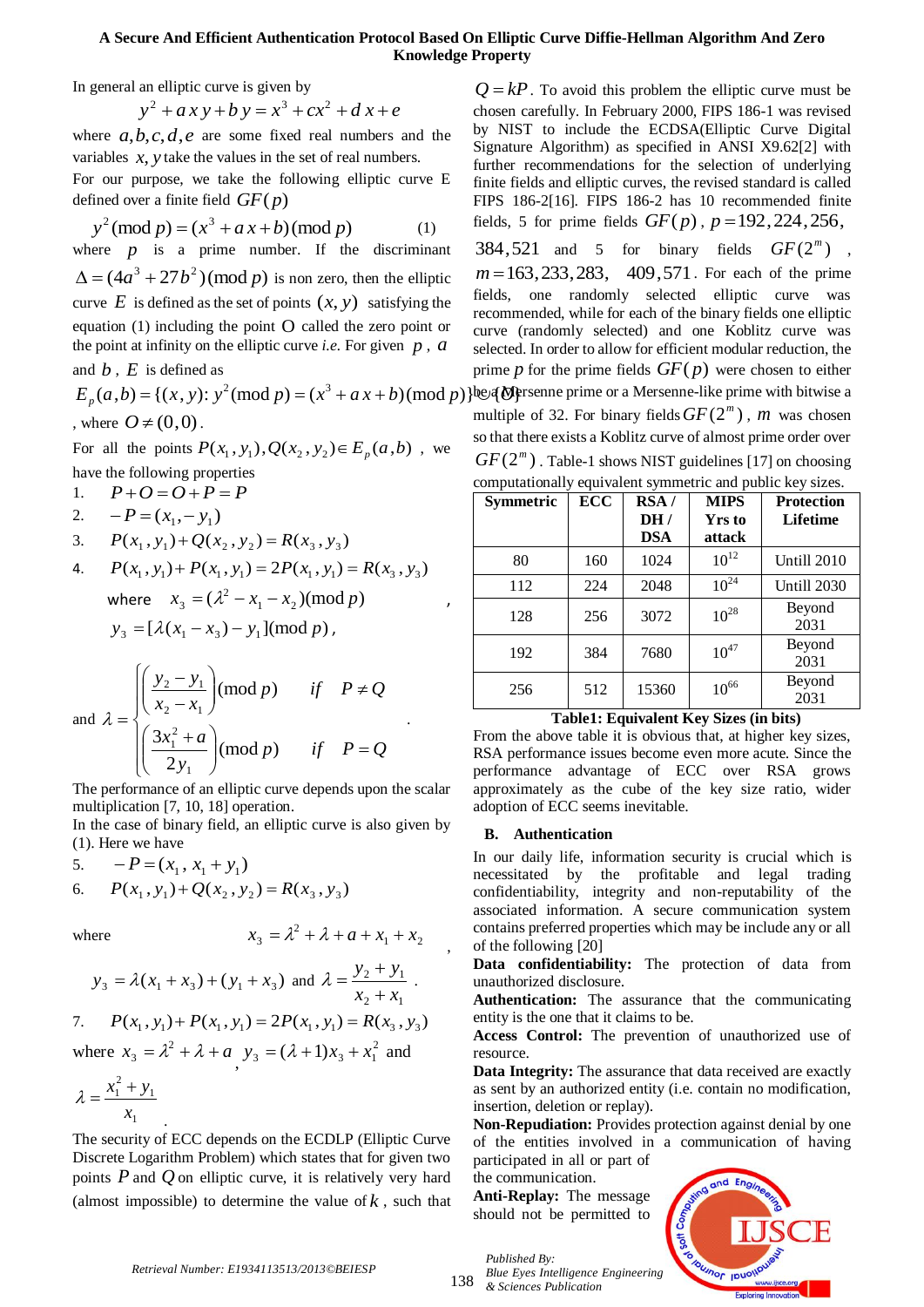be sent to multiple recipients, devoid of the sender's knowledge.

**Proof of delivery:** The sender should possess the ability to prove that the message was received by the recipient.

Authentication can be said as any process by which one can verify that someone is who they claim, they are. Privacy protection is supported by authentication which ensures that entities verify and validate one another before disclosing any secret information. Authentication allows access to services and infrastructure by authorized entities only, while denying unauthorized entities access to sensitive data, thereby supporting confidentiability and access control. Some features that made ECC [5, 9] more suitable for authentication are as follows

- For a given key size, ECC offers considerably greater security.
- For a given level of security, much more compact implementations are also made possible by the smaller key size, which means faster cryptographic operations, running on smaller chips or more compact software. This also means less heat production and less power consumption, all of which is of particular advantage in constrained devices, but of some advantage anywhere.
- Extremely efficient, compact hardware implementations are available for ECC exponentiation operations, in which potential reductions in implementation foot print even beyond those due to the smaller key length alone are offered.

All these factors show that ECC is fit for authentication and hence on the basis of the mathematical theory of elliptic curve, we defined a new authentication protocol for group communication.

## **II. RELATED WORK**

Chalkias et al [4] proposed an authentication protocol for exchanging encrypted messages via an authentication server based on ECC using ElGamal's algorithm. The ElGamal's algorithm is used for encryption/decryption and also for the authentication. The protocol proposed by Chalkias briefly described as

**Sending Process :( From=Alice, To=Bob)**

- **1.**  $A \rightarrow S$  :Pub<sub>S</sub>({From, To, N<sub>1</sub>})
- **2.**  $S \to A$ :Pub<sub>A</sub>({ Pub<sub>B</sub>, N<sub>1</sub>, N<sub>2</sub>, Id})
- **3.**  $A \rightarrow S$  :{ Pub<sub>B</sub>({ M, N<sub>2</sub>}), Id}

## **Receiving Process :( Bob receives the message)**

- **4.**  $B \rightarrow S$  :Pub<sub>S</sub>({To, N<sub>3</sub>})
- **5.**  $S \to B$ :{ Pub<sub>B</sub> ( { M, N<sub>2</sub> } ), Pub<sub>B</sub> ( { N<sub>2</sub>, N<sub>3</sub> } ) },

where M-message, Id-mail identity, S-Server, A(Alice)and B(Bob)-agents, Pub<sub>B</sub>-public key of Bob;  $N_1$ ,  $N_2$ ,  $N_3$ -nonces, {  $M_1, M_2$  } -compound messages, Pub<sub>B</sub>( $\{M_1, M_2\}$ )-encrypted message.

In the first step the user A sends a request to the server *S*. The request consists of three elements namely From (nick name of sender), To (nick name of receiver) and  $N<sub>1</sub>$  a random message, needed for the verification of the server when the server replies. All the three elements are concatenated (using tags) and create a stream which is encrypted with the server's public key and sent to the server. In second step after decryption, the server must reply by providing a mail Id, the  $N_1$ , a new nonce  $N_2$  and the receiver's public key to the sender. Meanwhile, the server inserts a new row in his internal mail data base. Every row consists of the following fields { From, To, Id, Pub<sub>B</sub>( { M, N<sub>2</sub> } ), Pub<sub>S</sub>( N<sub>2</sub>) }. In the third step sender verifies the  $N_I$  and if the verification is correct then he/she concatenates the clear message with *N<sup>2</sup>* and encrypts them with the recipient's public key. Next he/she sends this encrypted message to the server along with the Id.

In receiving process, if the receiver wants to download his message, he/she sends an encrypted stream consisting of his nickname and a new random message *N3*, to the server. In last step after decryption, the server sends two streams to the receiver. The first stream is the encrypted message that was stored in database and, the second stream consists of decrypted  $N_2$  and  $N_3$  which is encrypted with recipient's public key. Finally after receiving the streams the receiver verifies the  $N_3$  and then he compares the  $N_2$  with the received two streams. The authors [4] recommend the proposed protocol to be use for controller-pilot data link communications but it does not mean that it cannot be adapted for other communications. They use the ECDSA (Elliptic Curve Digital Signature Algorithm) for authentication which is briefly in the next section.

## **III. ELLIPTIC CURVE DIGITAL SIGNATURE ALGORITHM (ECDSA)**

First an elliptic curve  $E$  is defined over  $GF(p)$  or  $GF(2<sup>m</sup>)$  with large group of order *n* and a point *P* of large order is selected by communicating parties and made to all users. Then the following key generation primitive is used by each party to generate the individual public and private key pairs. Furthermore, for each transaction the signature and verification primitives are used. A brief discussion of ECDSA is given below, details of which can be found in [8]. Generally ECDSA involves the three parts

- **1.** ECDSA Key Generation: The user *A* follows three steps
	- (i). Choose a random integer  $d_1$  such that  $2 \le d_1 \le n-2$
	- (ii). Calculate  $Q = d_1 P$
	- (iii).  $d_{1}$  and  $(E, P, n, Q)$  are the private and public keys of user *A* , respectively.
- **2.** ECDSA Signature Generation: The user *A* signs the message  $\overline{m}$  using the five steps
	- (i). Choose a random integer  $d_2$  such that  $2 \le d_2 \le n - 2$
	- (ii). Calculate  $d_2P = (x_1, y_1)$  and  $r = x_1 \mod n$ . If  $r = 0$  then go to step (i)
	- (iii). Calculate  $d_2^{-1} \mod n$ 2  $\overline{a}$
	- (iv). Calculate  $s = d_2^{-1}(H(m) + d_1 r) \bmod n$ . If  $s = 0$  then go to step (i)

(v).  $(r, s)$  is the signature for the message  $m$ .

**3.** ECDSA Signature Verification: After receiving the signature

*Published By:*



*Retrieval Number: E1934113513/2013©BEIESP*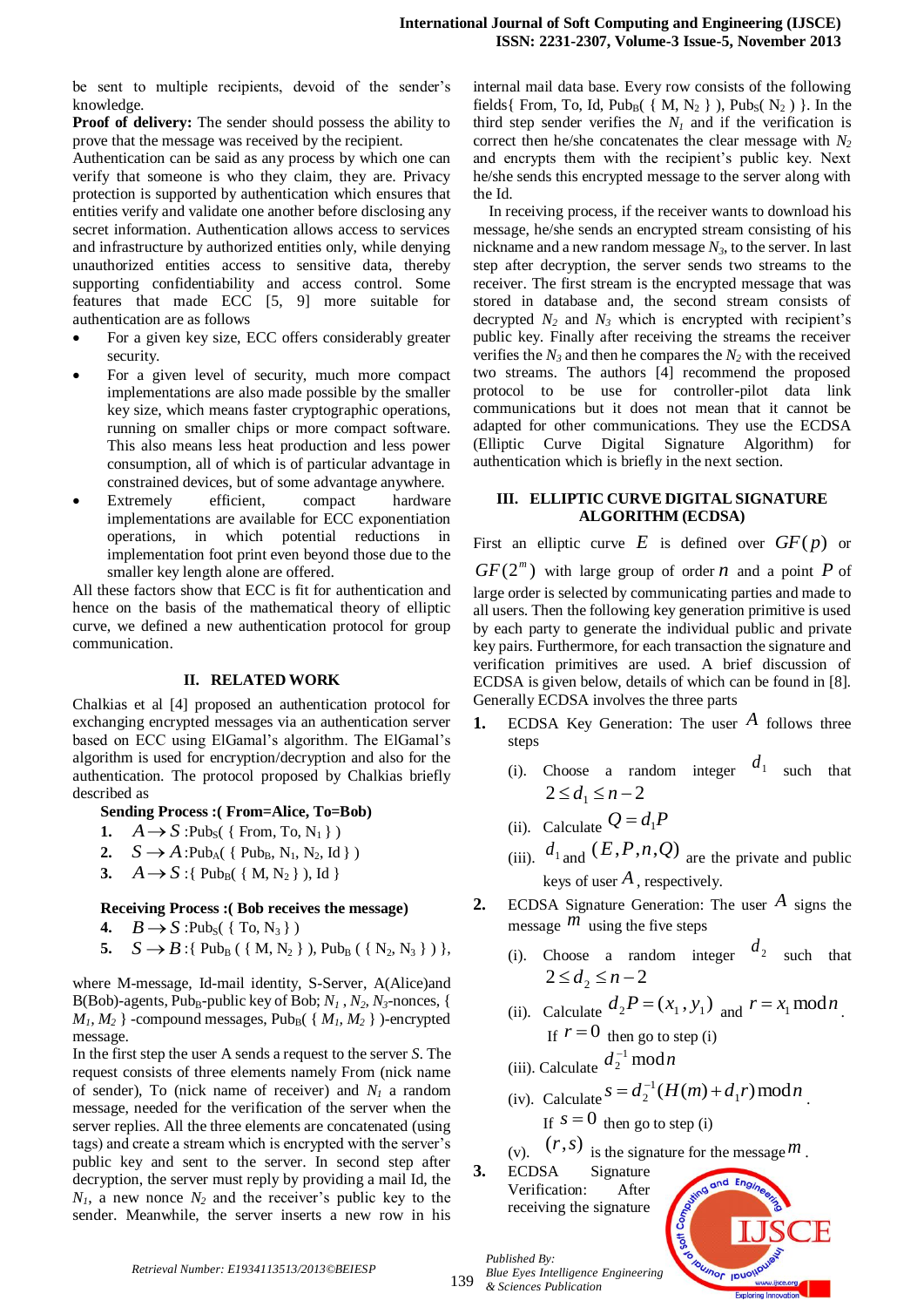## **A Secure And Efficient Authentication Protocol Based On Elliptic Curve Diffie-Hellman Algorithm And Zero Knowledge Property**

of the user  $\hat{A}$  on the message  $\hat{m}$ , the user  $\hat{B}$ verifies the signature using the four steps

- (i). Calculate  $c = s^{-1} \mod n$  and  $H(m)$
- (ii). Calculate  $u_1 = H(m)c \mod n$  and  $u_2 = rc \mod n$
- (iii). Calculate  $u_1 P + u_2 Q = (x_2, y_2)$  and  $v = x_2 \mod n$

(iv). Signature  $(r, s)$  is accepted if  $v = r$ . After verifying the signature, the user and the server have to

(*r*,*s*) of the user *A* on the message *m*,<br>
verifies the signature using the four steps<br>
(ii). Calculate  $C = s^{-1} \mod n$  and  $H(m)$ <br>
(iii). Calculate  $u_1 + H(m) \mod n$  and  $u_2$ <br>
(iii). Calculate  $u_1 + H(u_2) = (x_1, y_2)$  and  $v =$ <br> create a secret key for the encryption. The advantages and disadvantages of ECDSA can be found in [8]. Aydos et al[3] proposed an authentication and key agreement protocol for wireless communication based on ECC. They use ECDSA for the authentication and the Diffie-Hellman key exchange scheme to generate session key. Although this protocol has including lower computational burden, lower communication band-width and storage requirements, Mangipudi et al [13] showed that the protocol is vulnerable to the man-in-the middle attack [21] from the attacker within the system. To prevent this attack Mangipudi et al [13] proposed an user authentication protocol which is a variant of Aydos's protocol. Like the Aydos's protocol, the Mangipudi's protocol has two phases namely the initialization phase and the user authentication phase. Unlike the Aydos's protocol, in the first phase of Mangipudi's protocol the certificate authority sends server's public key and expiration time whereas in Aydos's protocol in the same phase the certificate authority sends its own public key. The Mangipudi's protocol can resist man-in-the middle attack. However there are still some vital security deficiencies in this protocol. Firstly this protocol does not provide user's entity authentication to server. Secondly it does not provide forward security because disclosing server's secret key will lead to all previous secret information being disclosed. Thirdly it does not provide explicit (session) key authentication. This makes both communication parties can not know whether the other party exactly calculates the session key. Fourthly it is difficult to implement the renewal for security of wireless communication system based on this protocol. Once server's secret key is disclosed, all previous communication messages between users and server including the user's certificate will be disclosed.

## **IV. ELLIPTIC CURVE DIFFIE-HELLMAN (ECDH)**

ECDH protocol establishes a shared key between two parties. The original Diffie-Hellman algorithm is based on the multiplicative group modulo  $p$ , while the ECDH protocol is based on the additive elliptic curve group. First of all a base point  $P(x, y)$  of order *n* is selected on the elliptic curve E

defined over the field  $GF(p)$  or  $GF(2^k)$  . In brief the ECDH can be described as follows

| User(U)                       | Server(S)                   |  |
|-------------------------------|-----------------------------|--|
| (i). Select random number     | (i). Select random number   |  |
| $d_{1} \in [2, n-2]$          | $d_s \in [2, n-2]$          |  |
| (ii). Compute $Q_U = d_U P$   | (ii).<br>Compute            |  |
| (iii). Send $Q_U$ to server S | $Q_{s} = d_{s}P$            |  |
| (iv). Receive $Q_s$           | (iii). Send $Q_s$ to user U |  |
| Compute<br>v).                | (iv). Receive $Q_U$         |  |

$$
K = K_U = d_U Q_S = d_U d_S
$$
\n
$$
K = K_S = d_S Q_U = d_S d_U
$$
\nCompute

\n
$$
K = K_S = d_S Q_U
$$

- **1.** The user *U* selects a random number  $d_U \in [2, n-2]$ and after computing  $Q_U = d_U P$  sends it to the server *S*.
- 2. Similarly the server  $S$  selects a random number  $d_s \in [2, n-2]$  and after computing  $Q_s = d_s P$ sends it to the user *U* .
- **3.** After receiving  $Q<sub>S</sub>$  the user U computes the key  $K_U = d_U Q_S = d_U d_S P$ .
- **4.** Likewise, after receiving  $Q_U$  the server S computes the key  $K_S = d_S Q_U = d_S d_U P$ .
- **5.** Both the user and the server have the same key  $K = K<sub>S</sub> = K<sub>U</sub>$ .

The improved version of ECDH provides a little more flexibility in the sense that established value can be pre-selected by the user and sent to the server. The protocol steps can be modified slightly for sending a secret value from the server to the user as shown below

| User(U)                                                   | Server(S)                                 |  |
|-----------------------------------------------------------|-------------------------------------------|--|
| (i). Select random number                                 | (i). Select random number                 |  |
| $d_{\scriptscriptstyle H} \in [2, n-2]$                   | $d_{s} \in [2, n-2]$                      |  |
| (ii).<br>Compute                                          | (ii).<br>Compute                          |  |
| $e_U = d_U^{-1} \bmod n$ and                              | $e_s = d_s^{-1} \bmod n$                  |  |
| $Q_{\scriptscriptstyle II} = d_{\scriptscriptstyle II} K$ | (iii). Receive $Q_{\scriptscriptstyle U}$ |  |
| (iii). Send $Q_U$ to server S                             | (iv).<br>Compute                          |  |
| (iv). Receive $R_s$                                       | $R_s = d_s Q_u = d_s d_u K$               |  |
| (v).<br>Compute                                           | (v). Send $R_s$ to user U                 |  |
| $S_{U} = e_{U} R_{S} = e_{U} d_{S} d_{U} K$               | (vi). Receive $S_{\scriptscriptstyle U}$  |  |
| (vi). Sends $S_{U}$ to the                                | $(vii)$ .<br>Compute                      |  |
| server S                                                  | $T = eSSU = eSdSK = K$                    |  |
|                                                           |                                           |  |

A detail study of ECDH protocol can be found in [3].

## **V. PROPOSED PROTOCOL**

In this section we will propose an authentication protocol which is very helpful for group communication among big companies where share holders are very busy and cannot attend all the meetings. Most of the authentication protocols based on ECC, use the ECDSA. The reason behind this is that it provides a high level of security. For our proposed protocol we use the zero knowledge to authenticate the users. A zero Knowledge protocol is an interactive technique for one party to prove to another that a statement is true without revealing anything other than the veracity of the statement. The concept of zero knowledge was first introduced by Goldwasser et al

[6]. A zero knowledge protocol must satisfy three properties

*Published By:*

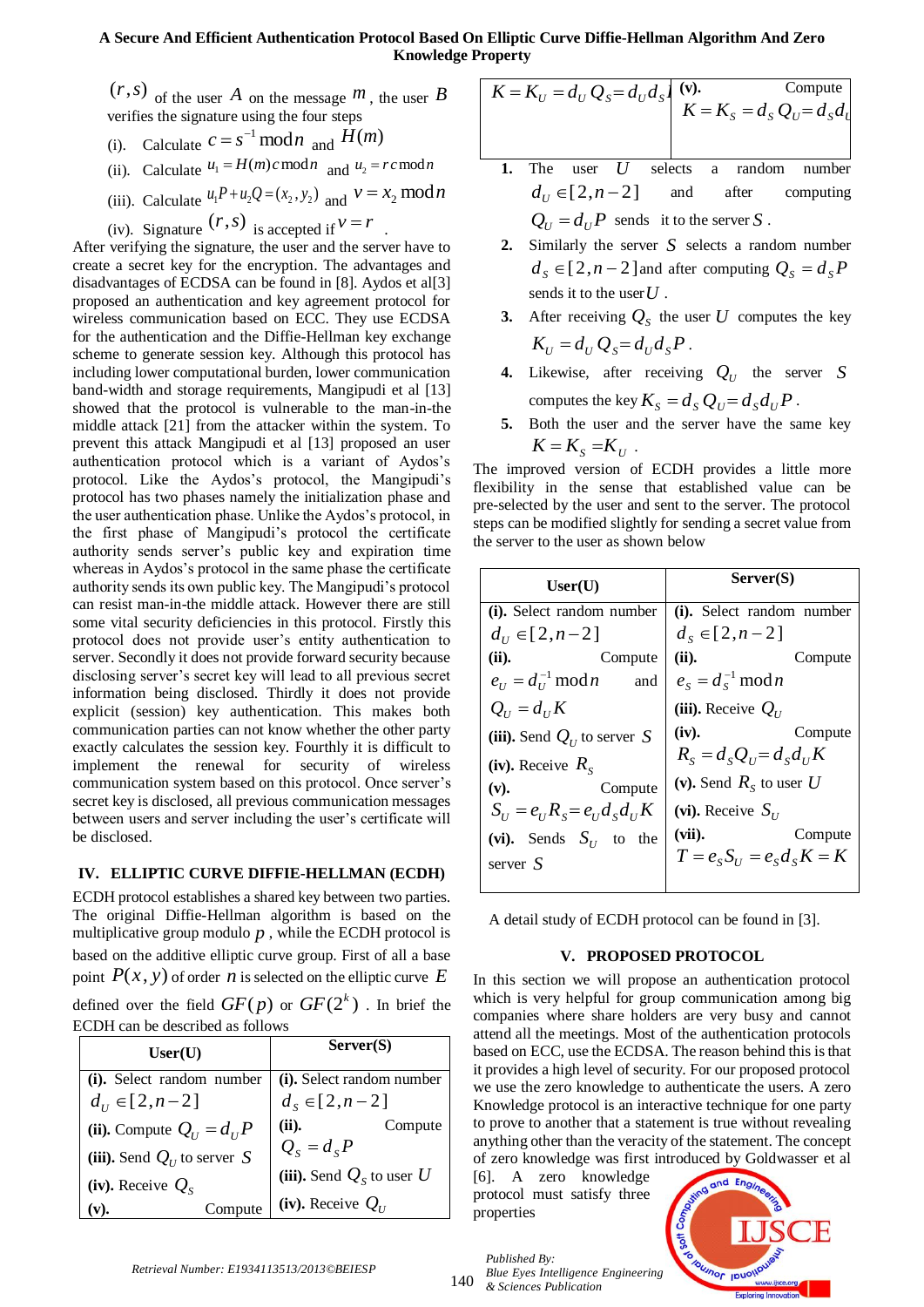**(i) Completeness:** It means that if the statement is true, the honest verifier (that is, one following the protocol property) will be convinced of this fact by an honest prover.

**(ii)Soundness:** It means that if statement is not true no cheating prover can convince the honest verifier that it is true, except with some small probability.

**(iii) Zero Knowledge:** It means that if the statement is true, no cheating verifier learns anything other than this fact.

The aim of the zero knowledge is to prove the knowledge of a secret without revealing it. Each user from the group has a secret information and each one has to prove that he/she knows the information without revealing it to the server. Thus the prover is the user and the verifier is the server. Since the secret information of each user is different therefore the server will identify each user through a demonstration of his knowledge. The basic idea of the zero knowledge authentication is that the verifier asks a question related to the secret information in such a way that the answer does not reveal the secret. Schnorr's protocol [19] is one of the most popular zero knowledge protocol. Let  $p$  and  $q$  be two primes number such that q divides  $(p-1)$ . Let  $g \neq 1$  be an element of order  $q$  in  $Z_p$  (the multiplicative group of integers modulo  $p$ ). Also let  $G_q$  be the cyclic subgroup of

order q generated by  $g$ . The integers  $p$ ,  $q$ ,  $g$  are known and can be common to a group of users. An identity consists of a private /public key pair. The private key *w* is a random non-negative integer less than  $q$ . The public key is

computed as  $y = g^{-w} \bmod p$ .

The protocol is described as below

**Common Input:**  $p, q, g, y$ ; A security parameter  $t$ .

**Secret Input for a Prover:**  $w \in Z_q$  such that

 $y = g^{-w} \bmod p$ .

## **1. Commitment by Prover**

Prover picks  $r \in Z_q$ , compute  $x = g^r \mod p$  and send it to the verifier.

Prover  $\xrightarrow{x=g^r}$  Verifier

## **2. Challenge from Verifier**

Verifier selects a number  $e \in [1 \ 2^t]$  and sends it to the prover

Prover 
e Verifier

## **3. Response from Prover**

Prover computes  $s = (r + w.e) \mod q$  and sends it to the verifier

Prover  $\xrightarrow{s=r+w,e}$  Verifier

The verifier checks that  $x = g^s y^e \mod p$  and accepts if and only if equality holds.

It is well known that Schnorr's protocol is an honest verifier zero knowledge protocol of knowledge of  $w$ , the discrete logarithm of *y* . The details study of the protocol can be found in [19].

Schnorr's protocol based on elliptic curve is described as below

Let  $P$  be a point on the elliptic curve  $E$  defined over the finite field  $F_q$ , of order *n* (Prover's secret information key), then

(i) If  $\alpha$  is the prover's secret information then user makes public  $Z = \alpha P$ .

(ii) The prover picks a random number  $r$  and sends  $X = rP$  to the verifier.

(iii) The verifier picks a random number  $e$  and sends it to the prover.

(iv) The prover computes  $Y = (\alpha e + r) \mod n$  and sends it to the verifier.

(v) The reciver receives y and accepts if  $yP + eZ = X$ .

#### **A. Assumption for proposed protocol**

In order to implement our proposed protocol we have to work based on some assumptions.

The first assumption is that every user has to be connected to the server to send a message. The second assumption is that the public keys are published in a public directory and in a web page for security reasons. The third one is that the server has a key pair too. The last and the most important assumption is that the server's public key is the only key that does not need verification. The role of the server is very important because he / she take all responsibility of the group member's verification by providing to both sender and receiver a random session number known as nonce.

#### **B. Authentication between user and server**

The authentication between user and server need to be executed in real time. It consists of the four steps

(i)  $U \rightarrow S$  : (Sends)<sub>s</sub> (X,N<sub>1</sub>)

 $(iii)$  S  $\rightarrow$  U : (Sends)<sub>U</sub>(e, N<sub>1</sub>)

 $(iii) U \rightarrow S : (Sends)_{s}(y)$  $(iv)$  S  $\rightarrow$  accept or reject.

In first step, the user sends a request to the server. The request consists of two elements  $X = rP$  and  $N_1$ .  $N_1$  is a random message needed for verification of the server when the server replies. These two elements are concatenated using tags and create a stream. This stream is encrypted with the server's key and then encrypted stream is sent to the server. In the second step, after receiving the request, the server decrypts the stream and gets  $X$  and  $N_1$ . Then the server sends a random number  $e$  and  $N_1$  encrypted with the user's keys to the user. In the third step the user receives the stream and verifies that it is send from the server because only the server knew the random message  $N_1$ . The user encrypts  $y = (\alpha e + r) \mod n$  using server's key and sends it to the server. In the last step the server decrypts the received stream and gets *y* . The server accepts the user if the computation  $yP + eZ = X$  is true otherwise the server will reject the user.

Each user follows the above authentication steps.

#### **C. Communication Process among the group**

Once the verification procedure is completed by the user and the server, the communication can start among the authenticated users of the group. All the users use the same key pair  $(P$  (public key),  $S$  (secret key)) because they all have to know the messages sent from any user of the group. This key pair along with the server's one is used for

communication during each session. Two users cannot communicate through this



141 *& Sciences Publication* 

*Published By:*